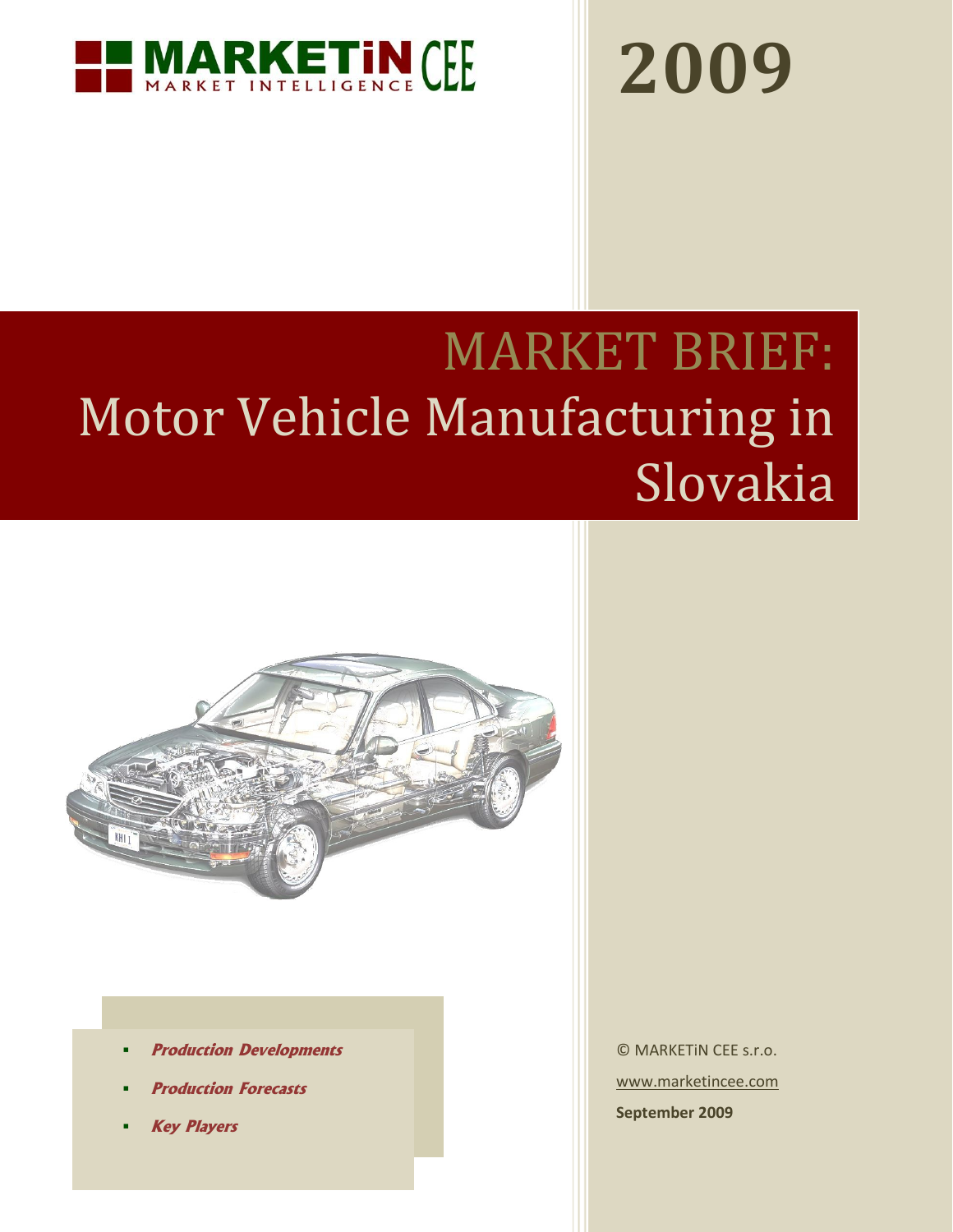## **MOTOR VEHICLE MANUFACTURING IN SLOVAKIA**

#### **Production Developments**

In 2008, 70 thousand new cars were sold in Slovakia, up 17% on 2007 (ACEA 2009). Since 2003, vehicle sales have grown annually by 3.2%, which is better than the EU average growth of 1.4%. Slovakia is the 20th largest market in the EU. Based on the first five months, sales of new cars during 2009 should reach about 55 thousand, up more than 20% on 2008. This positive number, means that Slovakia is one of the few EU countries showing growth of car sales in 2009. (Acea, 2009)

Imports of used vehicles is important as well. Imports increased substantially after Slovakia's accession to the EU, though no figures are available.

The automotive parts industry in the country has flourished with the increase in automotive production. Automotive parts production reached EUR 8,294.6m in 2007, with the bulk of output headed for the Volkswagen manufacturing plants. Major automotive parts manufacturers include Delphi (US), Dura (US), Johnson Controls (US), Faurecia (FRA) and Visteon (US).

Total motor vehicle production has been growing annually at a healthy compound growth rate of 26.7% between 2004 and 2008. Since there are no trucks or buses manufacturers, the total vehicle production equals the production of passenger cars. The year-on-year growth of only 0.8% in 2008 shows the slowing down pace of car production in Slovakia, reflecting the diminished global demand.

| <b>SLOVAKIA: Motor Vehicle Production 2004 - 2008</b><br><b>FIGURE 1</b> |  |
|--------------------------------------------------------------------------|--|
|--------------------------------------------------------------------------|--|

|                  |         |         |         |         |         | <b>CAGR</b> |  |
|------------------|---------|---------|---------|---------|---------|-------------|--|
| Volume (in pcs.) | 2004    | 2005    | 2006    | 2007    | 2008    | 08/04       |  |
| Passenger cars*  | 223 542 | 215 349 | 295 390 | 571 071 | 575 776 | 26.7        |  |

*Source: OICA; Automotive Industry Association of the Slovak Republic (AIA SR). Note: \* There are only passenger cars produced in Slovakia, no other types of motor vehicles.*

#### **Production Forecasts**

Our very conservative estimate is that the car production in Slovakia will plummet this year by 27.3% due to global economic crisis. But it should continue to grow again in the coming years. We forecast a compound annual growth rate of 20.6% in the period of years 2009 through 2013.

| <b>FIGURE 2</b>       | <b>SLOVAKIA: Motor Vehicle Production Forecast 2009 - 2013</b> |       |       |       |       |             |  |
|-----------------------|----------------------------------------------------------------|-------|-------|-------|-------|-------------|--|
|                       |                                                                |       |       |       |       | <b>CAGR</b> |  |
| Volume (in 1000 pcs.) | 2009                                                           | 2010  | 2011  | 2012  | 2013  | 13/09       |  |
| Total MV production   | 418.7                                                          | 595.7 | 722.0 | 821.6 | 886.2 | 20.6        |  |

*Source: Data for 2009, 2010 & 2012 are CSM Worldwide forecasts; data for 2011 and 2013 are MARKETiN forecasts.*

<span id="page-1-0"></span>The strong growth forecasted is depicted in th[e FIGURE 3.](#page-1-0)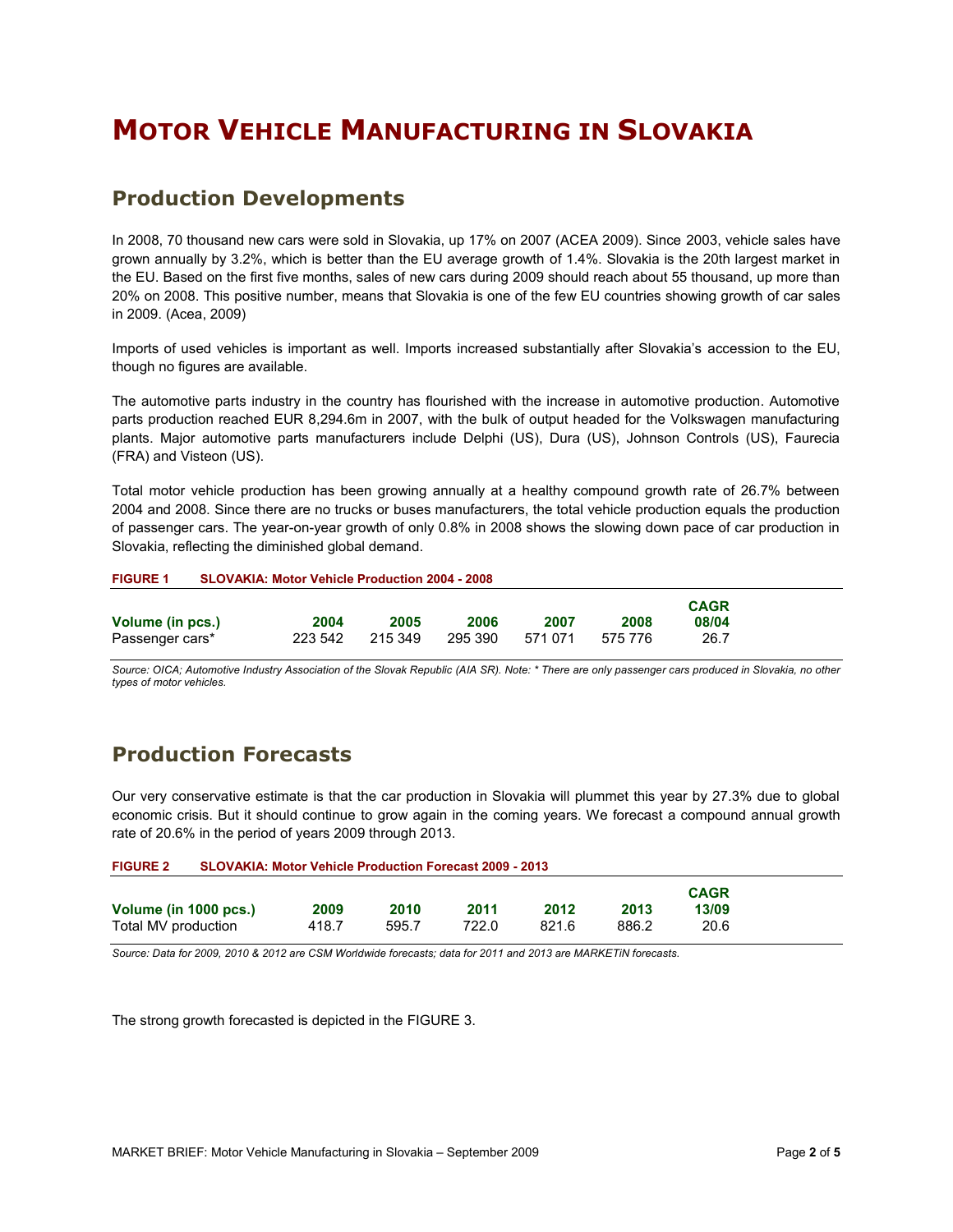

**FIGURE 3 SLOVAKIA: Motor Vehicle Production 2004 – 2013 (in thousand pieces)**

*Source: Data for 2004 to 2008 are actual consumption data from OICA & AIA SR; data for 2009, 2010 & 2012 are CSM Worldwide forecasts; data for 2011 and 2013 are MARKETiN forecasts.*

#### **Key Players**

There are three major car makers in Slovakia: KIA Motors Slovakia s.r.o., Volkswagen Slovakia a.s. and PCA Slovakia s.r.o.

| <b>FIGURE 4</b><br><b>SLOVAKIA: Overview of Major Makes Manufactured in Slovak Plants</b> |                     |                       |                |                         |  |
|-------------------------------------------------------------------------------------------|---------------------|-----------------------|----------------|-------------------------|--|
| Company                                                                                   | Group/JV            | <b>Plant Location</b> | Type of prod.  | <b>Makes (Models)</b>   |  |
| KIA Motors Slovakia s.r.o.                                                                | Hyundai-Kia         | Zilina                | Passenger cars | Kia, Hyundai*           |  |
| Volkswagen Slovakia, a.s.                                                                 | Volkswagen Group    | Bratislava            | Passenger cars | Audi, VW, Porche, Škoda |  |
| PCA Slovakia, s.r.o.                                                                      | PSA Peugeot Citroën | Trnava                | Passenger cars | Peugeot, Citroën        |  |

*Source: ACEA; MARKETiN. Note: \* Production of a new model of this make should be launched in 2010.*

Although Volkswagen was the largest car manufacturer in Slovakia in 2007, KIA Motors seems to outpacing this German manufacturer in Slovakia.

| Volume (in pcs.)           | 2004  | 2005  | 2006  | 2007  | 2008  | '08 Share |
|----------------------------|-------|-------|-------|-------|-------|-----------|
| Passenger cars - total     | 223.5 | 215.3 | 295.3 | 571.1 | 575.8 | 100%      |
| KIA Motors Slovakia s.r.o. | 0.0   | 0.0   | 4.6   | 145.0 | 201.5 | 35%       |
| Volkswagen Slovakia, a.s.  | 223.5 | 215.3 | 238.7 | 248.5 | 187.9 | 33%       |
| PCA Slovakia, s.r.o.       | 0.0   | 0.0   | 52.0  | 177.6 | 186.4 | 32%       |

| <b>FIGURE 5</b> | <b>SLOVAKIA: Motor Vehicle Production by Manufacturers 2004 - 2008</b> |  |
|-----------------|------------------------------------------------------------------------|--|
|-----------------|------------------------------------------------------------------------|--|

*Source: MARKETiN estimates based on various data published by car manufacturers and AIA SR. Data for 2008 are actual data as published by SITA's newswire. Note: \*PCA Slovakia s.r.o. is PSA Peugeot – Citroën joint venture.*

KIA Motors Slovakia s.r.o. manufactures such models as Kia Cee'd and Kia Sportage, while the production of Hyundai ix35, a brand new model, is scheduled for launch to the beginning of 2010.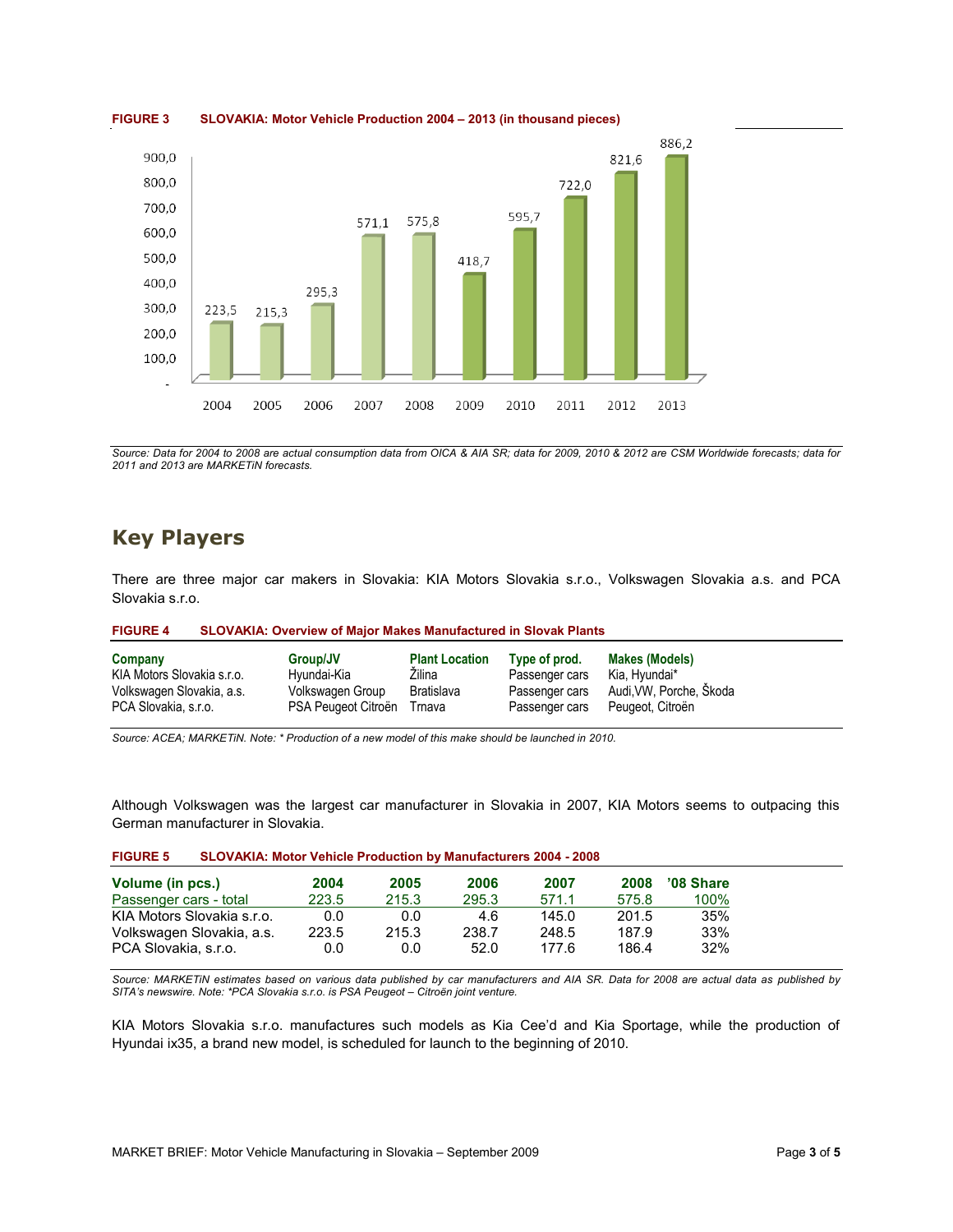#### **KIA Motors Slovakia s.r.o.**

| <b>Address</b>             | P.O.Box 2, SK 01301 Teplička nad Váhom                                                    |
|----------------------------|-------------------------------------------------------------------------------------------|
| <b>Production Launch</b>   | 2006                                                                                      |
| <b>Manpower</b>            | 2 700 people                                                                              |
| <b>Production/Assembly</b> | 201.5 thousand cars (estimate); Annual Capacity: 300 000 cars                             |
| <b>Makes (Models)</b>      | HYUNDAI (Tucson – fased out, ix35 planned for 2010), KIA (Sportage-<br>fased out, CEE'D,) |

Kia is the youngest of car manufacturers in Slovakia. Most of the cars produced in Kia consist of Kia cee'd five door version. Kia Motors Slovakia has about 55% of its suppliers coming from Slovakia, and the remaining part is from Europe. Almost the whole production of Kia is exported, only 2% remain in the country..

| Volkswagen Slovakia, a.s.  |                                                                                                                                                                                                                                    |
|----------------------------|------------------------------------------------------------------------------------------------------------------------------------------------------------------------------------------------------------------------------------|
| <b>Address</b>             | ul. Jána Jonáša 1, Devínska Nová Ves, SK 843 02 Bratislava 49                                                                                                                                                                      |
| <b>Production Launch</b>   | 1993                                                                                                                                                                                                                               |
| <b>Manpower</b>            | 10,000 people in Bratislava, 700 in Martin (gear plant) & 30 in Košice<br>(export)                                                                                                                                                 |
| <b>Production/Assembly</b> | 187.9 thousand cars (estimate); Annual Capacity: 280 000 cars                                                                                                                                                                      |
| <b>Makes (Models)</b>      | VOLKSWAGEN (Polo, Touareg, Up!*), PORSCHE (Cayenne – only body),<br>AUDI (Q7), SKODA (Octavia-fased out in 2009, Up!*), SEAT (Up!*)<br>* New small car Up! will be available under 3 brands. Its launch is planned for early 2011. |

Slovakia's development into one of the world's most important automotive hubs began in the early 1990s, when Volkswagen decided to establish a factory for car production near Bratislava. Since then Volkswagen has become the country's largest industrial concern and its leading exporter (accounting for about 19% of total export revenues in 2004). In May 2007 the company passed an important milestone in the number of VW cars produced. Since the start of production, it has now produced more than 2 million cars in Slovakia. Volkswagen's entry into the Slovak market has also attracted other companies and has contributed to strong growth in the car components industry, which increased the value of its output from EUR 621.4m in 1998 to EUR 8294.6m in 2007.

In May, VW confirmed that it would produce its new Up! model at its Bratislava plant. The model, part of its New Small Family range and available in 3- and 5-door versions, is available under the VW, SEAT, and Škoda Auto brands and should be launched worldwide in early 2011. The addition of the Up! could increase capacity at the plant by 30%. The automaker currently builds the VW Touareg, Porsche Cayenne and Audi Q7 models in the Slovak plant.

| PCA Slovakia, s.r.o. (PSA Peugeot Citroen Slovakia) |                                                                                                              |  |  |  |
|-----------------------------------------------------|--------------------------------------------------------------------------------------------------------------|--|--|--|
| <b>Address</b>                                      | Automobilová ulica 1, SK 917 01 Trnava                                                                       |  |  |  |
| <b>Production Launch</b>                            | 2006                                                                                                         |  |  |  |
| <b>Manpower</b>                                     | 3 408 people (in 2008)                                                                                       |  |  |  |
| <b>Production/Assembly</b>                          | 186.4 thousand in 2008 (estimate); Annual Capacity: 300 000 cars                                             |  |  |  |
| <b>Makes (Models)</b>                               | PEUGEOT (207), CITROËN (C3 Picasso, new small Citroën is in<br>preparation - its launch is planned for 2010) |  |  |  |

PSA Peugeot-Citroën entered Slovakia in 2003 after signing an investment agreement with the Ministry of the Economy. The French car producer plans to assemble 450,000 cars yearly in its production facility located just outside of Trnava once it starts using the full capacity of the plant. Another 300,000 finished cars will leave the premises annually of Kia Motors in Žilina.

**PCA Slovakia, s.r.o. (PSA Peugeot Citroën Slovakia)**